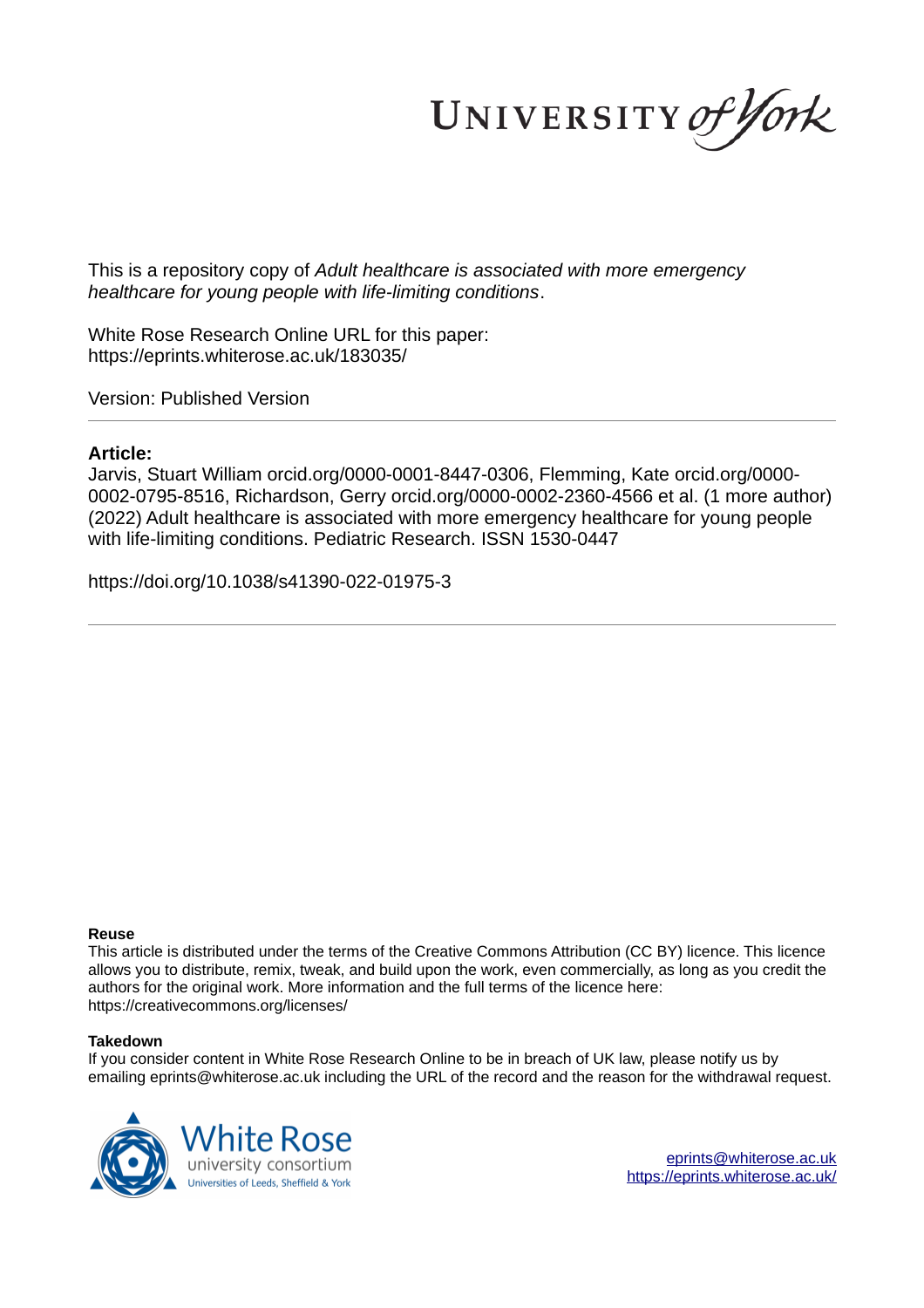Check for updates

# Adult healthcare is associated with more emergency h[e](http://crossmark.crossref.org/dialog/?doi=10.1038/s41390-022-01975-3&domain=pdf)althcare for young people with life-limiting conditions

Stuart Jarvis<sup>1⊠</sup>, Kate Flemming<sup>2</sup>, Gerry Richardson<sup>3</sup> and Lorna Fraser<sup>1</sup>

© The Author(s) 2022

BACKGROUND: Children with life-limiting conditions receive specialist paediatric care in childhood, but the transition to adult care during adolescence. There are concerns about transition, including a lack of continuity in care and that it may lead to increases in emergency hospital visits.

METHODS: A retrospective cohort was constructed from routinely collected primary and hospital care records for young people aged 12–23 years in England with (i) life-limiting conditions, (ii) diabetes or (iii) no long-term conditions. Transition point was estimated from the data and emergency inpatient admissions and Emergency Department visits per person-year compared for paediatric and adult care using random intercept Poisson regressions.

RESULTS: Young people with life-limiting conditions had 29% (95% CI: 14–46%) more emergency inpatient admissions and 24% (95% CI: 12–38%) more Emergency Department visits in adult care than in paediatric care. There were no significant differences associated with the transition for young people in the diabetes or no long-term conditions groups.

CONCLUSIONS: The transition from paediatric to adult healthcare is associated with an increase in emergency hospital visits for young people with life-limiting conditions, but not for young people with diabetes or no long-term conditions. There may be scope to improve the transition for young people with life-limiting conditions.

Pediatric Research;<https://doi.org/10.1038/s41390-022-01975-3>

# IMPACT:

- There is evidence for increases in emergency hospital visits when young people with life-limiting conditions transition to adult healthcare.
- These changes are not observed for comparator groups young people with diabetes and young people with no known longterm conditions, suggesting they are not due to other transitions happening at similar ages.
- Greater sensitivity to changes at transition is achieved through estimation of the transition point from the data, reducing misclassification bias.

#### **INTRODUCTION**

There are many young people with life-limiting conditions conditions that either shorten life, such as Duchenne Muscular Dystrophy, or conditions that threaten to shorten life, but may be cured, such as cancer<sup>[1](#page-11-0)</sup> —with ~86,000 in the United Kingdom and at least 500,000 in the United States. $2,3$ 

In childhood, care is normally led by a paediatric specialist. In the late teenage years, care transitions to adult services.<sup>[4,5](#page-11-0)</sup> Adult services are often coordinated in primary rather than secondary or tertiary care, but these providers can lack expertise and training in life-limiting conditions, despite efforts at improvement.<sup>[6](#page-11-0)</sup> Transition can seem abrupt,<sup>[5,7](#page-11-0)</sup> varying between health conditions and with availability and remit of local services.<sup>[5,8,9](#page-11-0)</sup> There is often no equivalent adult service.<sup>[10](#page-11-0)</sup> There can be a lack of follow-up, gaps in care and a lack of standardised transition. $11$ 

Any increase in emergency care at transition has implications for health service costs and may cause emotional trauma for young people and their families.<sup>[14](#page-11-0)-[19](#page-11-0)</sup> Existing evidence on healthcare use at transition shows mixed findings,<sup>[20](#page-11-0)</sup> mainly from small, unrepresentative studies or larger studies with a simple age-based classification of transition.<sup>[21](#page-11-0)</sup> Transition age can vary widely,<sup>[5,8,9](#page-11-0)</sup> so these studies risk misclassification bias, with potential underestimation of transition effects. $22-24$  $22-24$  $22-24$ 

Transition can be managed well; research on transition for diabetes has suggested improved transition pathways.<sup>[25](#page-11-0)-[36](#page-11-0)</sup> Diabetes, therefore, makes a good comparison group to lifelimiting conditions to understand what changes might be expected under a well-established transition process. There are also other transitions at similar ages, such as changes in education and employment and increases in risk-taking behaviours that could affect emergency hospital use. Young people with no long-term health care conditions—and, therefore, no meaningful healthcare transition—are therefore another relevant comparison group.

Received: 28 October 2021 Revised: 4 January 2022 Accepted: 24 January 2022

<sup>&</sup>lt;sup>1</sup>Martin House Research Centre, University of York, York, UK. <sup>2</sup>Department of Health Sciences, University of York, York, UK. <sup>3</sup>Centre for Health Economics, University of York, York, UK. ✉email: [stuart.jarvis@york.ac.uk](mailto:stuart.jarvis@york.ac.uk)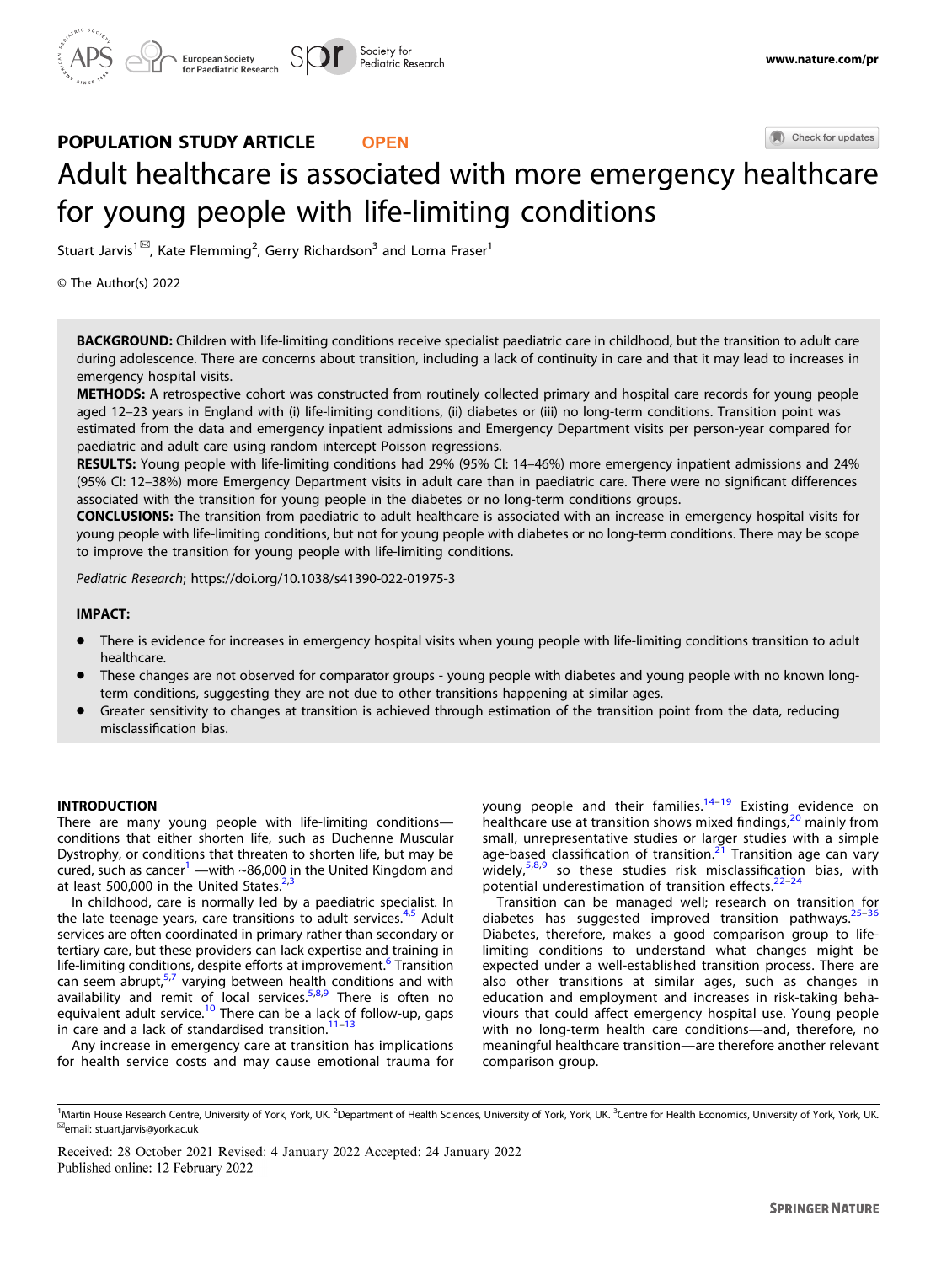This study aims to establish whether there is an increase in emergency inpatient admissions and Emergency Department visits when children with life-limiting conditions transition to adult healthcare using a nationally representative dataset.

# METHODS

# Patient and public involvement

The Martin House Research Centre Family Advisory Board was consulted (the Board is one key part of the Centre's PPI strategy $37$  and comprises parents and carers who either have or had children with life-limiting conditions). Transition experiences of families of children with life-limiting illness influenced the choice of comparator groups and informed the development of methods for estimating transition point and the final choice of approach.<sup>[22](#page-11-0)</sup> Their insights aided interpretation, as set out in the Discussion.

#### **Datasets**

Nationally representative linked primary and secondary healthcare data from the Clinical Practice Research Datalink (CPRD, data from a sample of primary care providers in England) were used. CPRD identified all individuals in the CPRD 'GOLD' dataset aged 12–23 years at any point from 1 January 2000 to 31 December 2018. All records, while aged 0–23 years, were requested along with linked, Hospital Episode Statistics Admitted Patient Care (2000–2018), Outpatient (2000–2018) and Emergency Department (2007–2018) datasets. The datasets were linked by CPRD using National Health Service number, sex, date of birth and postcode.<sup>3</sup>

The study falls under ethical approval (ref: 05/MRE04/87) for observational research CPRD data approved by its Independent Scientific Advisory Committee (ISAC). ISAC approval was gained (protocol ref: 19\_215R).

#### Data management

*Population of interest*. Three groups of young people were of interest, as set out above: (i) those with life-limiting conditions, (ii) those with diabetes, and (iii) those with no known long-term conditions. Group membership depended on diagnoses in primary care, inpatient and outpatient records while aged 12–23 years:

- 1. Young people were assigned to the life-limiting conditions group if any diagnosis in the HES records matched a previously developed International Classification of Diseases, 10th Edition<sup>[39](#page-11-0)</sup> (ICD-10) coding framework $40$  or if any diagnosis in primary care records matched a Read coding framework $41$  derived from the ICD-10 coding framework.
- 2. Young people were assigned to the diabetes group, if not in the life-limiting conditions group and if any diagnosis in the HES or primary care records matched ICD-10 or Read codes for diabetes, derived from a previously developed list of chronic conditions diagnoses<sup>[42](#page-11-0)</sup> (see also Supplementary Material S1).
- 3. Young people were assigned to the no long-term conditions group if not in the other groups and if they had no matches in HES or primary care records against previously developed coding frameworks that identified health conditions likely (i.e. in more than 50% of cases) to require follow-up (hospital admissions, outpatient<br>visits, medications) for more than 1 year.<sup>[42,43](#page-11-0)</sup>

Young people not assigned to a group—i.e. those with a chronic condition other than diabetes or one of the life-limiting conditions—were excluded (Fig. [1\)](#page-3-0).

*Identi*fi*cation of transition point*. Transition points from paediatric to adult healthcare were estimated from the data for the life-limiting condition and diabetes groups, using a previously developed method.<sup>[22](#page-11-0)</sup> Transition point was identified by first classifying inpatient and outpatient records from age 14 years onwards for young people in the life-limiting conditions or diabetes groups as paediatric or adult based on treatment and consultant main speciality codes (Supplementary Material S2) and then applying rules to define transition point from these records (Fig. [2\)](#page-4-0). Transition prior to 14 years was considered unrealistic, so records before 14 years were not considered.<sup>[5,6](#page-11-0)</sup>

For young people in the life-limiting condition or diabetes groups, year of transition from children's to adult care was set as the year containing

the last paediatric record, as long as there was an adult record after the last recorded paediatric record.[22](#page-11-0) Those who died or left the dataset before age 23 years without an adult record after the last paediatric record were considered not to have undergone transition and were excluded from analysis (Figs. [1](#page-3-0) and [2](#page-4-0)). Those who reached age 23 years without an adult record after the last paediatric record, due to a lack of secondary care records, were assigned transition at age 16. A sensitivity analysis set transition for all young people with no transition point estimated from the data to age 16 years (Supplementary Material S3).

For the no long-term condition group, transition year was set as 16 years after the year of birth (i.e. age 16 years).

Years before the estimated year of transition were considered paediatric healthcare. The year of transition and later years were considered adult healthcare.

An a priori decision was made to require presence for the last two vears of paediatric care and the first two years of adult care (sensitivity analyses explored variations—see Supplementary Material S3). This meant anyone in the no long-term conditions group born after 2001 was excluded (as they were no older than 16 years at the study end in 2018 and so did not have two years of adult data). For consistency between groups, all young people born after 2001 were excluded.

Young people born before 1992 were excluded as they were unlikely to have records classified as paediatric (most paediatric specialities were introduced in 2007—anyone born before 1992 was already aged 16 years by 2007).

*Cohort identi*fi*cation*. A retrospective cohort was constructed (Fig. [1](#page-3-0)) including all young people who satisfied all the following criteria:

- 1. Were in the life-limiting conditions, diabetes or no long-term conditions groups.
- 2. Were born no earlier than 1992 and no later than 2001.
- 3. Had a transition point estimated.
- 4. Were present in the CPRD data for at least two years of paediatric care and two years of adult care.

*Demographic data*. Sex, year of birth, and deprivation category (derived from the 2015 Index of Multiple Deprivation based on last known address) were provided in CPRD data. Ethnic group was provided by CPRD as the group most commonly recorded in the linked HES data.

#### Analyses

*Description of cohort*. Numbers of individuals in the cohort were summarised by condition group and demographics.

*Transition age*. Estimated age at transition was summarised for the lifelimiting condition and diabetes groups

*Emergency hospital visits*. Numbers of emergency inpatient admissions and Emergency Department visits per person-year were summarised by age, condition group, sex and transition status (paediatric or adult care). Confidence intervals were estimated by bootstrapping (10,000 replications).

*Statistical models*. The two primary outcomes, number of inpatient admissions and Emergency Department visits were assessed in separate regression models.

Associations of numbers of emergency inpatient admissions with transition status: The outcomes were count data with repeated observations (one each year) clustered within individuals; a two-level (level 1: individual, level 2: year) random intercept Poisson regression was used.<sup>[44](#page-11-0)</sup> Over-dispersion, at least due to un-modelled differences between individuals, was accounted for by the random intercept.<sup>[44](#page-11-0)</sup> The independent variable of interest, transition status, was binary (1: adult; 0: paediatric). Other candidate variables were:

- Condition group (level 1) as healthcare use was expected to differ across these groups.
- Age (level 2) as healthcare use varies with age. $41,45$
- Sex (level 1) as healthcare use varies by sex.<sup>2</sup>
- Ethnic group (level 1) as healthcare use varies by ethnic group.<sup>[41](#page-11-0)</sup>
- Deprivation category (level 1) as healthcare use varies by deprivation.<sup>[41,46](#page-11-0)</sup>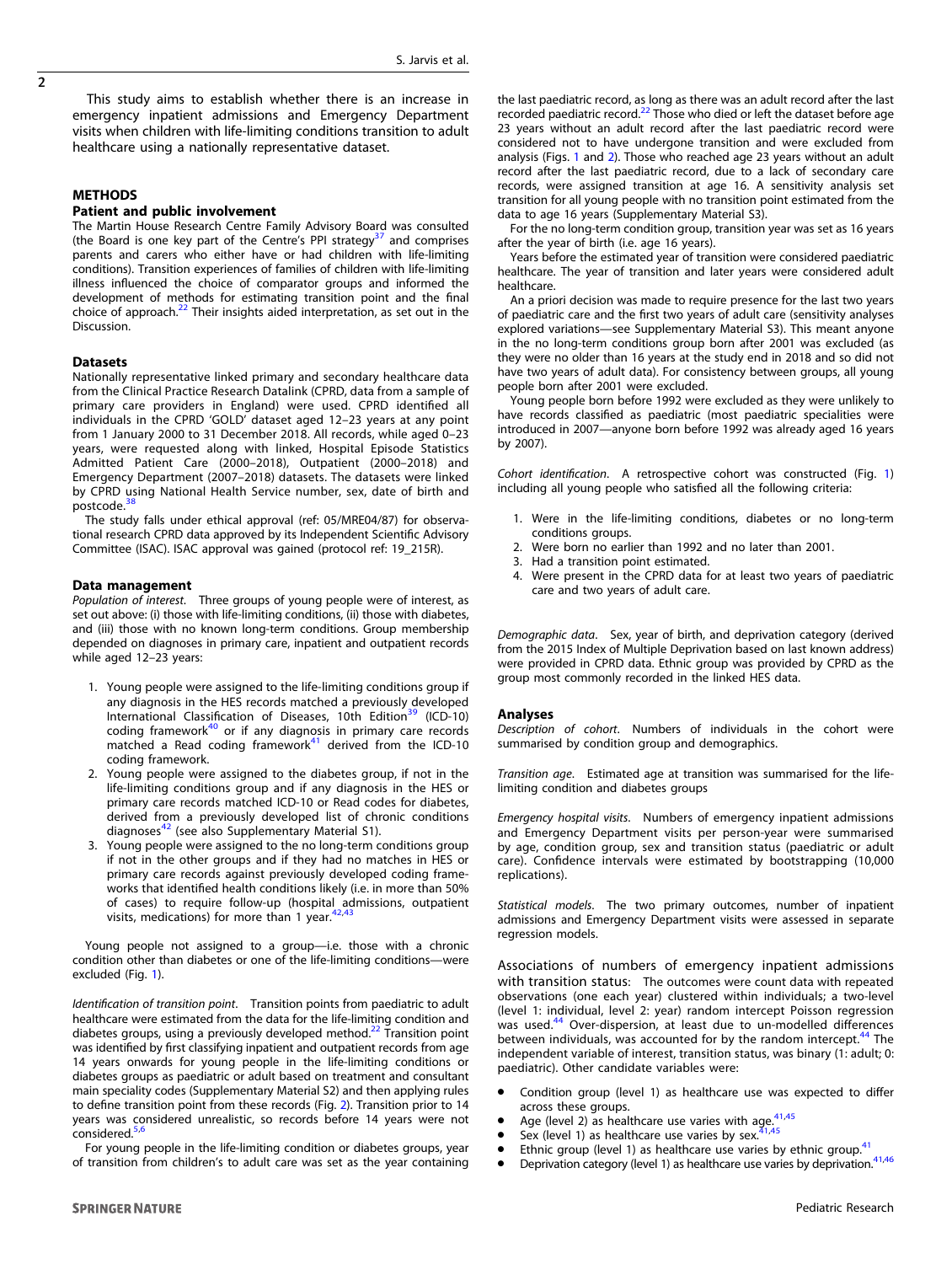<span id="page-3-0"></span>

Fig. 1 Cohort construction. Datasets held by CPRD are shown in pink; the final dataset provided to the authors by CPRD if shown in blue; grey boxes indicate processing steps; yellow boxes indicate exclusions and green boxes indicate the final data used in analyses. Arrows show data flows.

- Year of birth (level 1) reflecting cohort effects if care practices changed over time.
	- Interactions were also considered:
- Between age and sex and condition group, as healthcare use varies with age in different ways for males and females<sup>[45](#page-11-0)</sup> and may differ by condition group.
- Between transition status and condition group (it was expected that condition group would modify associations between transition and emergency hospital visits).

Reduction of the Bayesian Information Criterion by more than 3 was grounds for retention of variables and interactions.<sup>4</sup>

Time at risk (when present in the CPRD data and not a hospital inpatient) was included.

Associations of numbers of Emergency Department visits with transition status: A random intercept Poisson regression was used. Methods were the same as for emergency inpatient admissions, with the same candidate covariates and interactions.

*Population-level estimates*. Estimates were made of changes in emergency inpatient admissions and Emergency Department visits associated with the transition for all young people with life-limiting conditions in England (Fig. [3\)](#page-5-0). Numbers of young people aged 14–17 and 18–23 years with life-limiting conditions in England were estimated from 2017 (the most recently available) figures from a previously published full-population study.<sup>[48](#page-11-0)</sup> The proportion of young people aged 14–17 and 18–23 years in the present study data who were in the first two years of adult healthcare was calculated using estimated transition points, to give the number of young people aged 14–17 and 18–23 years in England in the first two years of adult healthcare (matching the period analysed in this study). Regression models from the present study were used to calculate expected numbers of emergency inpatient admissions and Emergency Department visits for members of the study cohort aged 14–17 and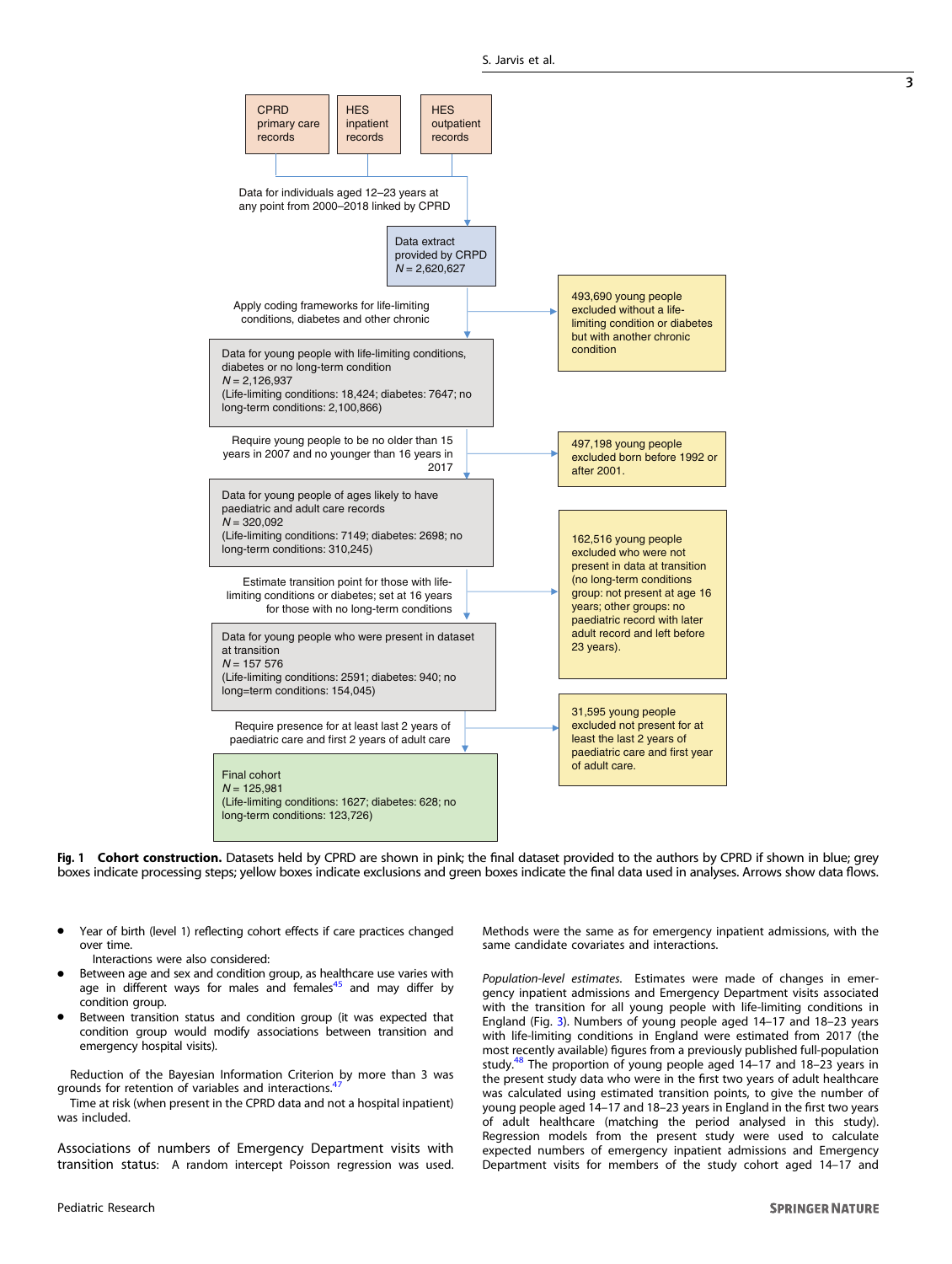<span id="page-4-0"></span>

Fig. 2 Flow chart of estimation of the transition point from the data. Pink box shows source data for the process; grey boxes show decisions and intermediate processing steps; green boxes show final outcomes for included data and yellow boxes show final outcomes for excluded data.

18–23 years within this group if (a) they had remained in paediatric healthcare and (b) had transitioned to adult healthcare. These estimates for events per person per year were then multiplied by the number of young people nationally aged 14–17 and 18–23 years and in the first two years of adult care. The difference between these estimates was the expected difference in emergency hospital visits associated with the transition at the population level.

Confidence intervals in the final estimates were based on confidence intervals for the estimates from the regression models as the uncertainty from these models dominated other uncertainties.

#### RESULTS

#### Cohort summary

There were 125,981 individuals in the final cohort (Fig. [1\)](#page-3-0). There were more males than females in all three groups (Fig. [1](#page-3-0) and Table [1\)](#page-6-0). Comparisons between ethnic groups were hampered by large numbers of missing data in the no long-term conditions group (>50%). Less deprived groups were over-represented in the cohort as a whole (Table [1](#page-6-0)) but the distribution in the life-limiting conditions group was more even, with  $\sim$ 20% in each of the five deprivation categories.

### Transition age

The most common transition age for diabetes and life-limiting conditions was 18 years, but the distribution was more closely grouped around 18 years for diabetes (Fig. [4](#page-6-0)). 1% of those with

**SPRINGER NATURE** 

life-limiting conditions had transition assigned to age 16 years due to a lack of paediatric and adult records; all in the diabetes group had transition estimated from the data.

# Emergency hospital visits

*Emergency inpatient admissions*. The life-limiting conditions and diabetes groups had the highest rates of emergency admissions, at 0.28 (95% CI 0.26–0.31) and 0.26 (95% CI: 0.23–0.29) per person-year, respectively, (Table [2\)](#page-7-0) and did not differ significantly (difference 0.02, 95% CI: -0.01-0.06). The no long-term conditions group had a lower rate, 0.0162 (95% CI: 0.0160–0.0164) per person-year.

Females had more emergency inpatient admissions than males in the life-limiting conditions and diabetes groups (Table [2](#page-7-0) and Fig. [5](#page-7-0)), by 0.07 (95% CI: 0.01–0.12) in the life-limiting conditions group and 0.13 (95% CI: 0.07–0.18) in the diabetes group per person year. For no long-term conditions, males had 0.0040 (95% CI: 0.0031–0.0035) more admissions per person-year than females. Trends by age differed between sexes (Fig. [5\)](#page-7-0) with increases with age for both males and females in the life-limiting conditions group (although mostly within 95% confidence intervals); decreases for males with diabetes up to age 19 years and no clear change for females; and increases for females and decreases for males in the no long-term conditions group.

In the life-limiting conditions group, those in adult care had 0.06 (95% CI: 0.03–0.09) more emergency admissions per person-year than those in paediatric care (Table [2](#page-7-0) and Fig. [6](#page-8-0)). There were no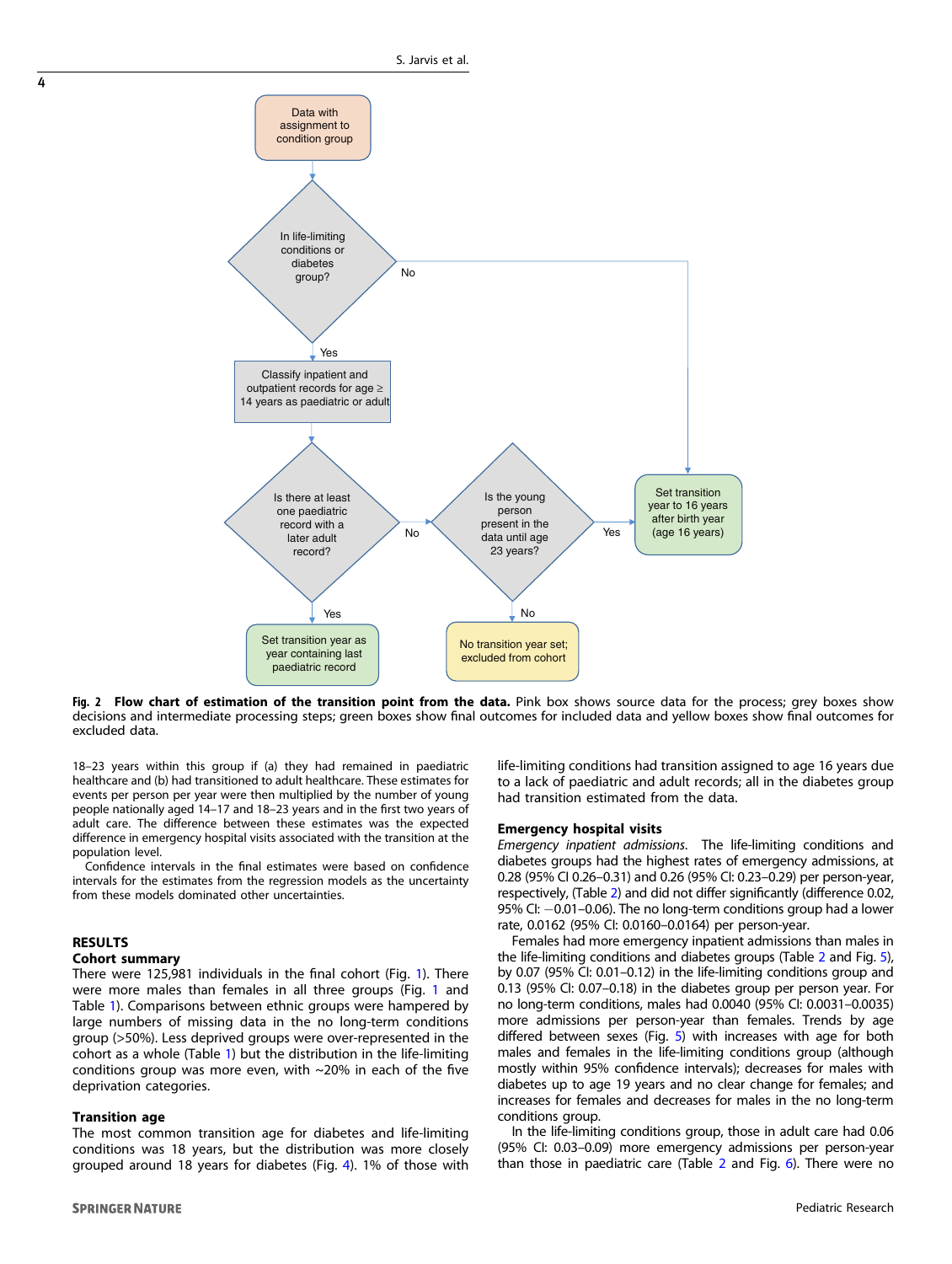<span id="page-5-0"></span>

Fig. 3 Construction of population-level estimates. Estimates of numbers additional emergency inpatient admissions and Emergency Department visits associated with a transition from paediatric to adult healthcare were combined with national estimates of young people aged 14–23 years with life-limiting conditions.

significant differences for the other groups. Differences varied by age in the life-limiting conditions group (Fig. [6](#page-8-0)), with those aged 16 years in adult care having fewer emergency admissions than those in paediatric care at the same age; at most other ages point estimates were higher in adult care than paediatric care.

*Emergency Department visits*. The life-limiting conditions and diabetes groups had the highest rates of Emergency Department visits, at 0.55 (95% CI: 0.51–0.58) and 0.65 (95% CI: 0.59–0.70) per person-year respectively (Table [2\)](#page-7-0); visits were higher in the diabetes group (by 0.10, 95% CI: 0.03–0.16). The no long-term conditions group had fewer visits: 0.197 (95% CI: 0.196–0.198) per person-year.

Females with life-limiting conditions and diabetes had more visits per person-year than males (Table [2](#page-7-0) and Fig. [5](#page-7-0)) by, respectively, 0.11 (95% CI: 0.03–0.19) and 0.11 (95% CI: 0.01–0.22). Males with no long-term conditions (Table [2](#page-7-0)) had 0.069 (95% CI: 0.066–0.071) more visits than females. Trends by age differed between sexes (Fig. [5\)](#page-7-0) with greater increases with increasing age for females than for males.

In the life-limiting conditions group, those in adult care had 0.13 (95% CI: 0.08–0.18) more visits per person-year than those in paediatric care (Table [2](#page-7-0) and Fig. [6](#page-8-0)). There were no significant differences for the diabetes group. In the no long-term conditions group, those in adult care had 0.006 (95% CI: 0.004–0.008) more visits than those in paediatric care. Differences varied by age in the life-limiting conditions group (Fig.  $6$ ), with those aged 16–17 years in adult care having little difference in point estimates for visits compared to those in paediatric care at the same age, although at most other ages point estimates were higher for the group in adult care. There were no clear differences by transition status for the diabetes group. For the no long-term conditions group, those in adult care had more visits than those in paediatric care, but were also older.

# Statistical models

The final regression models included transition status (adult or paediatric care), age in year, sex, ethnic group, deprivation category,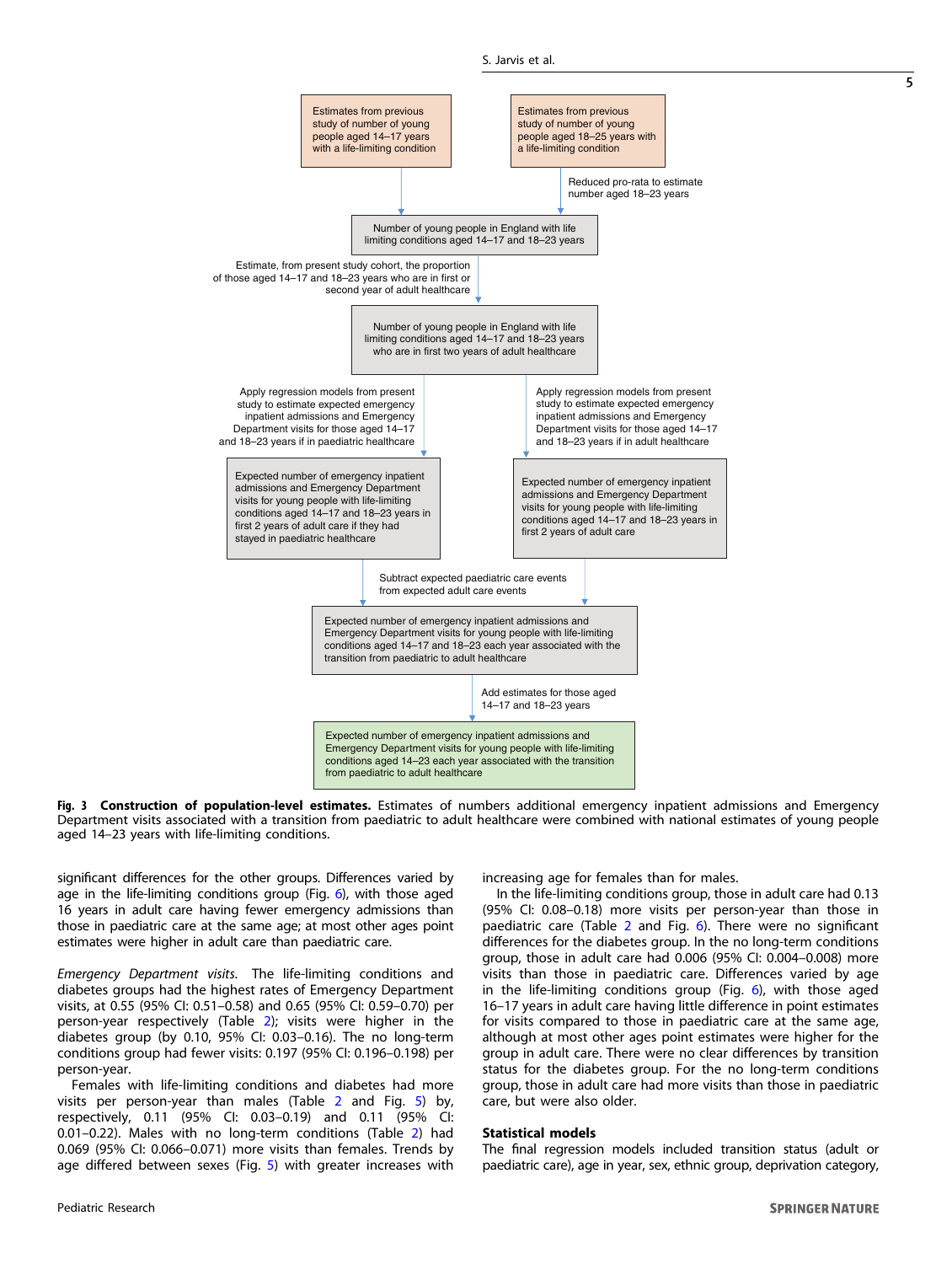| CONOR CHARGE DRUGS.  |                                |                     |                               |                           |
|----------------------|--------------------------------|---------------------|-------------------------------|---------------------------|
|                      | Life-limiting conditions group | Diabetes group      | No long-term conditions group | <b>Full cohort</b>        |
| All in group         | 1627                           | 628                 | 123,726                       | 125,981                   |
| Sex                  |                                |                     |                               |                           |
| Males                | $920^a$ (56%)                  | $350^{\circ}$ (56%) | $66,020^{\circ}$ (53%)        | $67,290^a$ (53%)          |
| Females              | $710^a$ (44%)                  | $280^a$ (44%)       | 57,710 $^{\circ}$ (47%)       | 58,690 <sup>a</sup> (47%) |
| Unknown              | ≤10 $(≤1%)$                    | ≤10 $(≤1%)$         | ≤10 $(≤1%)$                   | ≤10 $(≤1%)$               |
| Ethnic group         |                                |                     |                               |                           |
| Bangladeshi          | ≤10 $(≤1%)$                    | ≤10 $(≤2%)$         | $153$ (<1%)                   | $162$ (<1%)               |
| <b>Black</b>         | 54 (3%)                        | ≤10 $(1%)$          | 1334 (1%)                     | 1396 (1%)                 |
| Indian               | 16(1%)                         | ≤10 $(1%)$          | 629 (1%)                      | 649 (1%)                  |
| Pakistani            | 32(2%)                         | ≤10 $(≤2%)$         | 573 $(<1%)$                   | 615 (1%)                  |
| White                | 1400 (86%)                     | 573 (2%)            | 50,444 (41%)                  | 52,417 (42%)              |
| Mixed and other      | 64 (4%)                        | 189 (91%)           | $2553 (=1%)$                  | 2635 (2%)                 |
| Unknown              | $50^a$ (3%)                    | $10^a$ ( $\leq$ 2%) | 68,040 (54%)                  | 68,107 (54%)              |
| Deprivation category |                                |                     |                               |                           |
| 1 (least deprived)   | $340^a$ (21%)                  | $150^a$ (23%)       | 34,158 (28%)                  | 34,644 (27%)              |
| $\overline{2}$       | $320^a$ (19%)                  | $130^a$ (21%)       | 25,738 (21%)                  | 26,183 (21%)              |
| 3                    | $320^a$ (19%)                  | $110^a$ (18%)       | 24,107 (19%)                  | 24,532 (19%)              |
| $\overline{4}$       | $320^a$ (20%)                  | $140^a$ (22%)       | 20,651 (17%)                  | 21,106 (17%)              |
| 5 (most deprived)    | $340^a$ (21%)                  | $110^a$ (17%)       | 18,983 (15%)                  | 19,426 (15%)              |
| Unknown              | ≤10 $(≤1%)$                    | ≤10 $(≤2%)$         | $90^a$ (<1%)                  | 90 $(< 1\%)$              |
|                      |                                |                     |                               |                           |

# <span id="page-6-0"></span>Table 1. Cohort characteristics

Demographics are described for each of the condition groups and for the whole cohort.

Percentages are within the condition group.

andicates numbers rounded to the nearest 10 to prevent disclosure of censored numbers (≤10) in other cells.



Fig. 4 Distribution of transition ages in the life-limiting conditions and diabetes groups. Red sections on the bar for age 16 years indicates group members assigned this transition age due to lacking both a paediatric and an adult record (there were no such members in the diabetes group).

condition group, an interaction between transition status and condition group and an interaction between condition group, age and sex (Table [3\)](#page-9-0). Sensitivity analyses excluding deprivation category and ethnic group and including the year of birth are presented in Supplementary Material S3.

*Emergency inpatient admissions*. Young people in adult care in the life-limiting conditions group had 29% (95% CI: 14–46%) more emergency inpatient admissions than those in paediatric

care. There were no significant differences associated with the transition for the other groups (Table [4\)](#page-10-0).

*Emergency Department visits*. Young people in the life-limiting conditions group in adult care had 24% (95% CI: 12–38%) more Emergency Department visits than those in paediatric care. There were no significant differences associated with the transition for the other groups (Table [4](#page-10-0)). A gradient was observed with deprivation for Emergency Department visits, with the most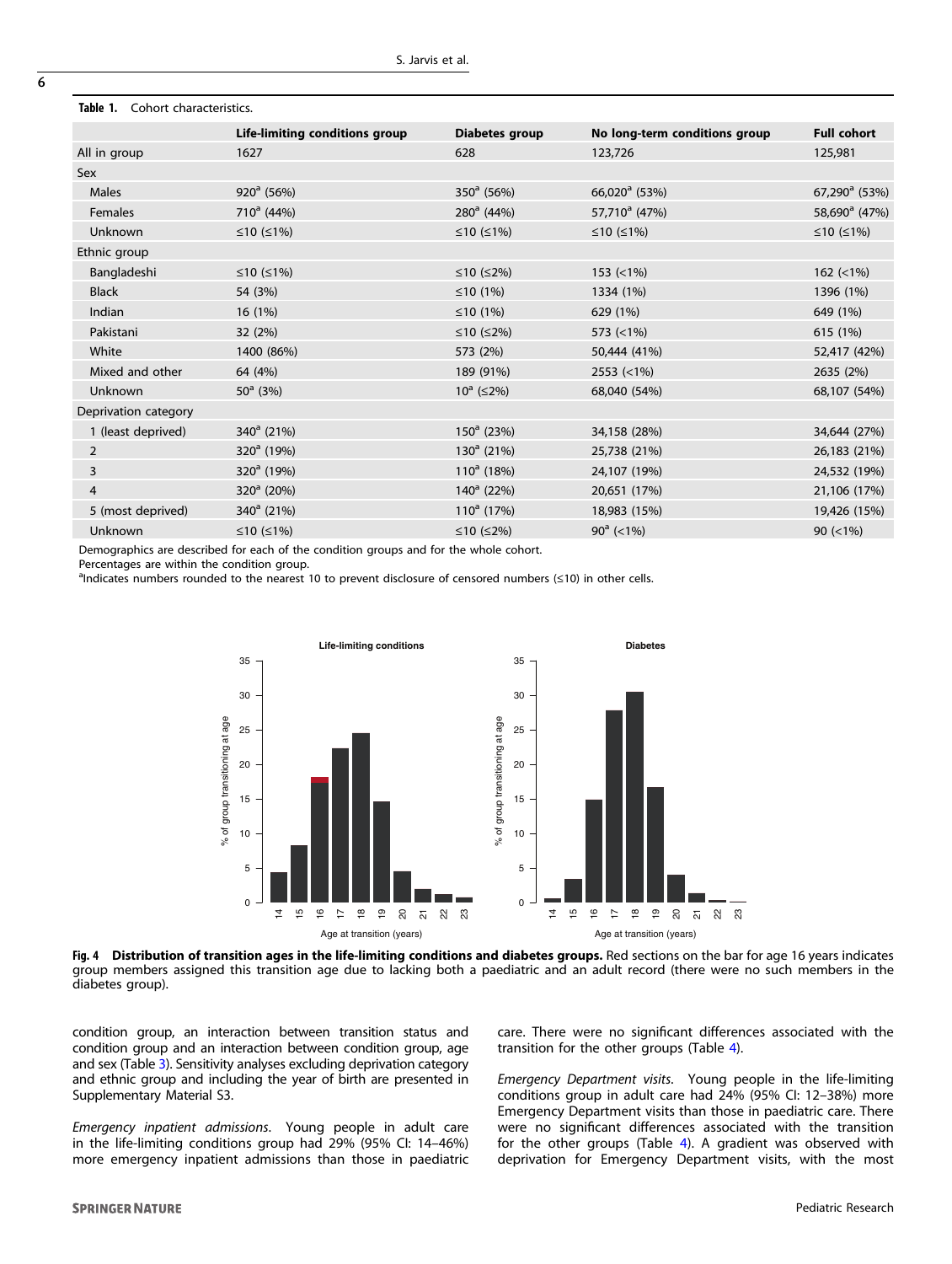<span id="page-7-0"></span>

| Group           | Emergency inpatient admissions per 100 person years<br>(95% CI) |                 |                            | Emergency Department visits per 100 person years (95% CI) |                 |                            |
|-----------------|-----------------------------------------------------------------|-----------------|----------------------------|-----------------------------------------------------------|-----------------|----------------------------|
|                 | Life-limiting<br>conditions                                     | <b>Diabetes</b> | No long-term<br>conditions | Life-limiting<br>conditions                               | <b>Diabetes</b> | No long-term<br>conditions |
| All             | $28(25-31)$                                                     | $26(23-29)$     | $1.62(1.60-1.64)$          | $55(51-58)$                                               | 65 (59-70)      | 19.7 (19.6–19.8)           |
| <b>Males</b>    | $25(22-28)$                                                     | $21(18-23)$     | $1.78(1.76-1.81)$          | $50(46-53)$                                               | $60(52-66)$     | $22.9(22.7-23.0)$          |
| <b>Females</b>  | $32(27-37)$                                                     | $33(28-38)$     | $1.43(1.40-1.46)$          | $61(54-68)$                                               | 71 (64-79)      | $16.0(15.8-16.1)$          |
| Paediatric care | $27(24-30)$                                                     | $27(24-30)$     | $16.2(1.60-1.65)$          | $51(48-55)$                                               | 64 (59-69)      | 19.6 (19.5–19.7)           |
| Adult care      | $33(29-37)$                                                     | $24(20-28)$     | $1.61(1.55-1.67)$          | $65(58-71)$                                               | $67(57-76)$     | $20.2(20.0-20.5)$          |

For ease of comparison of rare events (emergency inpatient admissions for those with no long-term conditions) these are expressed by 100 person years.



Fig. 5 Numbers of emergency healthcare events by age and sex. Numbers of emergency inpatient admissions and Emergency Department visits recorded per person-year in the cohort, split by age and sex, with 95% confidence intervals (shaded areas) estimated by bootstrapping.

deprived groups having 31% (95% CI: 27–35%) more visits than the least deprived group.

#### Population-level estimates

For young people with life-limiting conditions aged 14–23 years and in their first two years of adult care, the regression models predict an extra 753 (95% CI: 550–1031) emergency inpatient admissions and an extra 1201 (95% CI: 876–1630) Emergency Department visits each year compared to remaining in paediatric care (see also Supplementary Material S4 for splits by 14–17 and 18–23 years age groups).

#### **DISCUSSION**

This study showed an increase in unplanned hospital visits associated with the transition from paediatric to adult healthcare for young people with life-limiting conditions, of 29% (95% CI: 14–46%) for emergency inpatient admissions and 24% (95% CI: 12–38%) for Emergency Department visits. No significant change in unplanned hospital visits was found for the diabetes and no long-term conditions groups.

The changes associated with the transition for the life-limiting conditions group are equivalent to an extra 753 (95% CI: 550–1031) emergency inpatient admissions and 1201 (95% CI: 876–1630) Emergency Department visits each year.

#### Variations by condition group

Findings for the condition groups differed greatly, with associations found between transition and unplanned hospital visits for the life-limiting conditions groups, but not for the diabetes and no long-term conditions groups.

For the no long-term conditions group, there should be no meaningful healthcare transition —hospital visits should be mainly ad-hoc and so it would be usual to see a different healthcare practitioner in a different department for each visit. There is no additional discontinuity in care around age 16 years consistent with the observed lack of an association between transition status and emergency hospital visits.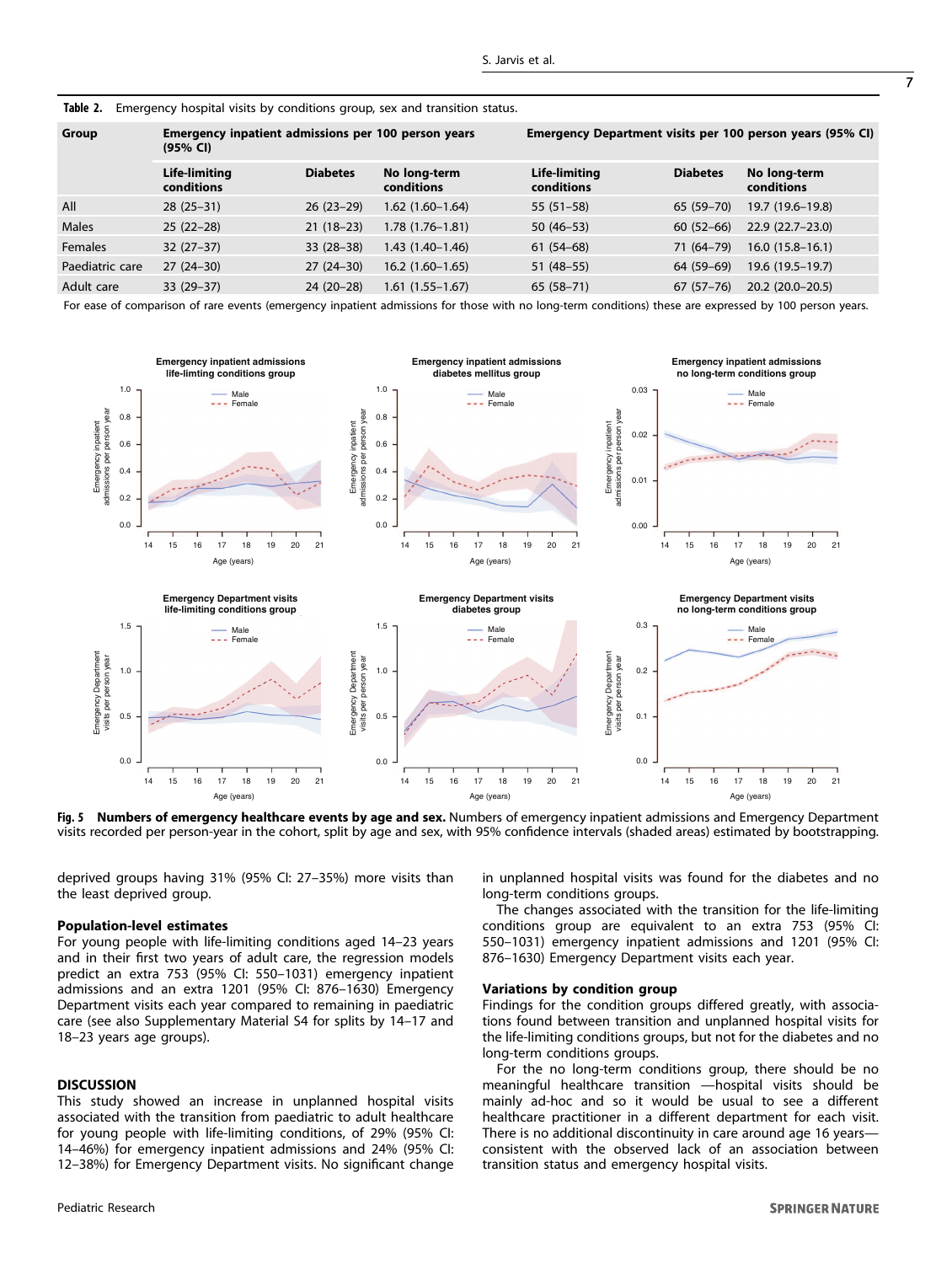

Fig. 6 Numbers of emergency healthcare events by age and transition status. Numbers of emergency inpatient admissions and Emergency Department visits recorded per person-year in the cohort, split by age and transition status, with 95% confidence intervals (shaded areas) estimated by bootstrapping.

No change at transition was found for the diabetes group. A previous review for diabetes found mixed evidence on hospital we can busine transition, from increases to no change.<sup>[35](#page-11-0)</sup> Established<br>transition, nathways, may minimise impact  $25,26,30,33,34$ . Young transition pathways may minimise impact. $25\frac{25}{3}$ people with diabetes are a far more homogenous group than young people with life-limiting conditions, with similar treatments and complications. Many primary care practitioners would have the ongoing experience of caring for young people with diabetes. They have fewer complex needs and less need for associated services, such as physiotherapy, that transition could disrupt. Transition ages were more tightly clustered for the diabetes group than for the life-limiting conditions group, which may reflect greater uniformity in processes or needs. The present study shows that transition from paediatric to adult services does not necessarily have to lead to an increase in emergency hospital visits. There may be scope to reduce unplanned hospital visits after transition for the life-limiting conditions group by learning lessons from the transition processes for diabetes, particularly around greater care continuity being associated with reduced risk of hospitalisation. $31,33$  For diabetes, unlike for some life-limiting conditions, there are adult services closely equivalent to paediatric services. Continuity and knowledge in primary care have been cited as helpful by members of the Martin House Research Centre Family Advisory Board and in previous studies.<sup>[41](#page-11-0),[49](#page-11-0)</sup>

For young people with life-limiting conditions, the findings are consistent with some previous studies that found evidence of increases in inpatient admissions at transition. $20,50-53$  $20,50-53$  $20,50-53$  Studies finding fewer inpatient admissions post-transition were clustered in Canada $54-57$  $54-57$  $54-57$  and looked at all admissions, not only emergency inpatient admissions. They also, unlike the present study, did not estimate transition point from the data. One study looking at emergency inpatient admissions found conflicting evidence for males and females, but across a narrow range of blood conditions.<sup>[58](#page-12-0)</sup> The findings of increased Emergency Department visits associated with the transition are consistent with the majority of previous studies looking at this outcome.<sup>[20,](#page-11-0)[55,56,59](#page-12-0),[60](#page-12-0)</sup> The findings were consistent with the experiences of the Martin House Research Centre Family Advisory Board, who cited a switch to more reactive rather than preventive care after transition, poorer condition management, inconsistency in staff seen in primary care and subsequent lack of understanding and trust as possible reasons for increases in emergency hospital visits, factors backed up by other studies.<sup>[7](#page-11-0),[13](#page-11-0),[31,41](#page-11-0)</sup>

# Implications of findings

The models demonstrate associations, not causality, but the comparator groups of diabetes and no long-term conditions exclude some other possible explanations such as inevitable changes in healthcare-seeking behaviours around transition ages or changes related to risk-taking behaviours. Increases in unplanned hospital visits associated with the transition will have emotional and financial impacts on young people with life-limiting conditions and their families. $14-19,61$  $14-19,61$  $14-19,61$  $14-19,61$  Emergency inpatient admissions, at least, may also be indicative of a deteriorating or poorly managed condition, with longer-term implications for ongoing care needs and quality of life. The population-level estimates put the observed changes at transition in perspective. They look only at the first two years of adult care (sensitivity analyses suggest that associations persist for longer) so represent a conservative estimate.

There is a clear contrast between the life-limiting conditions and diabetes groups in the present study. Both groups of young people undergo a meaningful transition from paediatric to adult healthcare, with changes in care providers and an expectation for the young person to play a greater role in condition management.[5](#page-11-0)–[13,25](#page-11-0)–[36](#page-11-0) However, in the present study, increases in emergency healthcare use are only observed for the life-limiting conditions group. Transition for young people with diabetes is not free of problems, $35$  but there is generally a defined transition process<sup>[62](#page-12-0)</sup> and adult services have broadly similar provision to child

<span id="page-8-0"></span> $\overline{8}$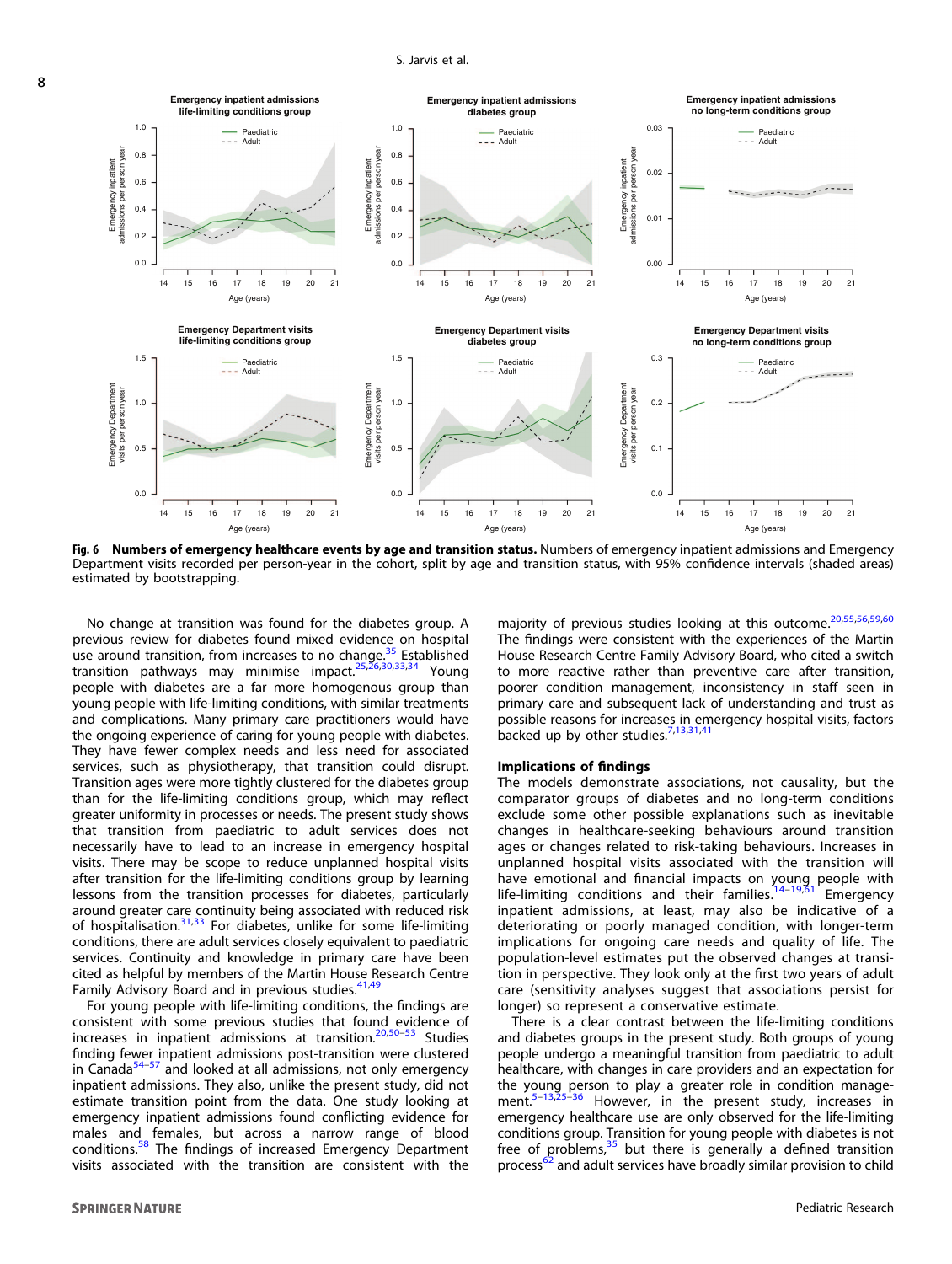|                                                                     | <b>Emergency inpatient admissions</b> |                               |       |         | <b>Accident and Emergency Department visits</b> |                               |      |         |
|---------------------------------------------------------------------|---------------------------------------|-------------------------------|-------|---------|-------------------------------------------------|-------------------------------|------|---------|
|                                                                     | <b>Incidence</b><br>rate ratio        | 95%<br>confidence<br>interval |       | P value | <b>Incidence</b><br>rate ratio                  | 95%<br>confidence<br>interval |      | P value |
| Age (per year of age)                                               | 0.90                                  | 0.88                          | 0.93  | < 0.01  | 1.02                                            | 1.01                          | 1.03 | < 0.01  |
| Sex                                                                 |                                       |                               |       |         |                                                 |                               |      |         |
| Male                                                                | $1$ (ref)                             |                               |       |         | $1$ (ref)                                       |                               |      |         |
| Female                                                              | 0.06                                  | 0.03                          | 0.12  | < 0.01  | 0.23                                            | 0.18                          | 0.28 | < 0.01  |
| Ethnic group                                                        |                                       |                               |       |         |                                                 |                               |      |         |
| Bangladeshi                                                         | 1.32                                  | 0.86                          | 2.02  | 0.20    | 0.81                                            | 0.60                          | 1.08 | 0.15    |
| <b>Black African</b>                                                | 1.52                                  | 1.12                          | 2.05  | 0.01    | 1.00                                            | 0.83                          | 1.21 | 0.98    |
| <b>Black Caribbean</b>                                              | 1.07                                  | 0.69                          | 1.64  | 0.77    | 0.94                                            | 0.79                          | 1.12 | 0.49    |
| <b>Black Other</b>                                                  | 0.88                                  | 0.65                          | 1.20  | 0.41    | 0.92                                            | 0.80                          | 1.05 | 0.21    |
| Chinese                                                             | 1.07                                  | 0.69                          | 1.67  | 0.76    | 0.58                                            | 0.45                          | 0.74 | < 0.01  |
| Indian                                                              | 0.77                                  | 0.60                          | 0.99  | 0.04    | 0.64                                            | 0.57                          | 0.72 | < 0.01  |
| Mixed                                                               | 1.07                                  | 0.88                          | 1.30  | 0.48    | 1.11                                            | 0.99                          | 1.25 | 0.08    |
| Other Asian                                                         | 1.02                                  | 0.78                          | 1.34  | 0.88    | 0.77                                            | 0.67                          | 0.89 | < 0.01  |
| Other                                                               | 0.86                                  | 0.72                          | 1.03  | 0.11    | 0.88                                            | 0.80                          | 0.96 | 0.01    |
| Pakistani                                                           | 0.77                                  | 0.58                          | 1.02  | 0.07    | 0.79                                            | 0.70                          | 0.90 | < 0.01  |
| White                                                               | $1$ (ref)                             |                               |       |         | $1$ (ref)                                       |                               |      |         |
| Unknown                                                             | 0.03                                  | 0.03                          | 0.04  | < 0.01  | 0.48                                            | 0.47                          | 0.49 | < 0.01  |
| Deprivation category                                                |                                       |                               |       |         |                                                 |                               |      |         |
| 1 (least deprived)                                                  | $1$ (ref)                             |                               |       |         | $1$ (ref)                                       |                               |      |         |
| $\overline{2}$                                                      | 0.92                                  | 0.85                          | 0.99  | 0.03    | 1.03                                            | 1.00                          | 1.06 | 0.02    |
| 3                                                                   | 0.95                                  | 0.88                          | 1.02  | 0.17    | 1.11                                            | 1.08                          | 1.14 | < 0.01  |
| $\overline{4}$                                                      | 1.06                                  | 0.98                          | 1.14  | 0.14    | 1.21                                            | 1.18                          | 1.25 | < 0.01  |
| 5 (most deprived)                                                   | 1.06                                  | 0.97                          | 1.15  | 0.19    | 1.31                                            | 1.27                          | 1.35 | < 0.01  |
| Condition group                                                     |                                       |                               |       |         |                                                 |                               |      |         |
| No long-term condition                                              | $1$ (ref)                             |                               |       |         | $1$ (ref)                                       |                               |      |         |
| <b>Diabetes</b>                                                     | 6.63                                  | 0.96                          | 45.61 | 0.06    | 2.16                                            | 0.57                          | 8.27 | 0.26    |
| Life-limiting condition                                             | 1.62                                  | 0.50                          | 5.26  | 0.42    | 2.36                                            | 1.09                          | 5.11 | 0.03    |
| <b>Transition status</b>                                            |                                       |                               |       |         |                                                 |                               |      |         |
| Paediatric care                                                     | $1$ (ref)                             |                               |       |         | $1$ (ref)                                       |                               |      |         |
| Adult care                                                          | 1.00                                  | 0.94                          | 1.06  | 1.00    | 1.01                                            | 0.99                          | 1.02 | 0.46    |
| Sex $\times$ age interaction <sup>a</sup>                           |                                       |                               |       |         |                                                 |                               |      |         |
| Female (per year of age)                                            | 1.18                                  | 1.13                          | 1.24  | < 0.01  | 1.07                                            | 1.06                          | 1.09 | < 0.01  |
| Condition group $\times$ age interaction <sup>a</sup>               |                                       |                               |       |         |                                                 |                               |      |         |
| Diabetes (per year of age)                                          | 1.00                                  | 0.89                          | 1.13  | 0.95    | 0.99                                            | 0.91                          | 1.06 | 0.71    |
| Life-limiting conditions (per year of age)                          | 1.10                                  | 1.03                          | 1.18  | 0.01    | 0.97                                            | 0.92                          | 1.02 | 0.26    |
| Condition group $\times$ sex $\times$ age interaction <sup>a</sup>  |                                       |                               |       |         |                                                 |                               |      |         |
| Diabetes and female (per year of age)                               | 0.99                                  | 0.83                          | 1.18  | 0.91    | 1.11                                            | 0.99                          | 1.25 | 0.08    |
| Life-limiting conditions and female (per year<br>of age)            | 0.85                                  | 0.76                          | 0.95  | 0.01    | 1.03                                            | 0.96                          | 1.11 | 0.34    |
| Condition group $\times$ transition status interaction <sup>a</sup> |                                       |                               |       |         |                                                 |                               |      |         |
| Diabetes and adult care                                             | 0.83                                  | 0.67                          | 1.01  | 0.07    | 0.93                                            | 0.82                          | 1.06 | 0.30    |
| Life-limiting condition and adult care                              | 1.29                                  | 1.13                          | 1.48  | < 0.01  | 1.24                                            | 1.12                          | 1.37 | < 0.01  |

<span id="page-9-0"></span>Table 3. Regression models for emergency healthcare events.

Regression model incidence rate ratio for two-level Poisson regressions on the numbers of emergency inpatient admissions and number of Emergency Department visits per cohort member per year.

<sup>a</sup>Indicates there are omitted combinations of interactions (reference groups with an incident rate ratio 1).

services, albeit with often less frequent contact, and diabetes is commonly managed in primary care.<sup>[63](#page-12-0)</sup> While there are concerns about discontinuity, young people with diabetes are also focused on the challenges of taking greater responsibility for their care and

the interaction with other behavioural changes and life events at similar ages—changes in education and in risk-taking beha-viours.<sup>[35](#page-11-0)</sup> This is in contrast to services for young people with lifelimiting conditions where there may not be an equivalent adult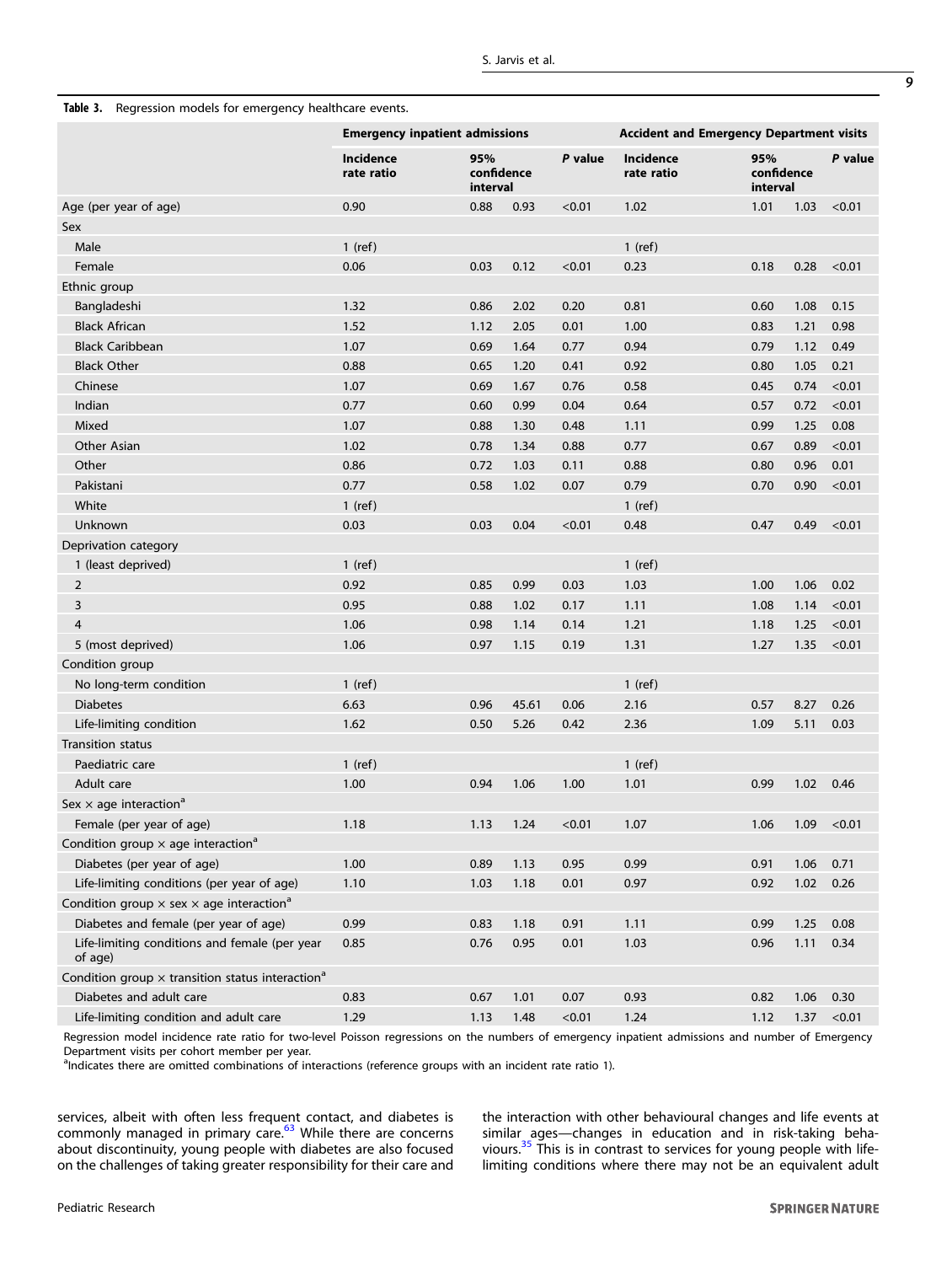<span id="page-10-0"></span>

|                                | Table 4. Differences in emergency healthcare use between adult and paediatric care.                                                 |                               |      |         |                                                             |                               |      |         |
|--------------------------------|-------------------------------------------------------------------------------------------------------------------------------------|-------------------------------|------|---------|-------------------------------------------------------------|-------------------------------|------|---------|
| Group                          | <b>Emergency inpatient admissions</b>                                                                                               |                               |      |         | Accident and Emergency Department visits                    |                               |      |         |
|                                | ۰<br>Incidence rate ratio (adult compared<br>paediatric care)                                                                       | confidence<br>interval<br>95% |      | P value | Incidence rate ratio (adult compared to<br>paediatric care) | confidence<br>interval<br>95% |      | P value |
| ife-limiting conditions        | 1.29                                                                                                                                | 1.14 1.46                     |      | $-0.01$ | 1.24                                                        | $1.12$ 1.38 < 0.01            |      |         |
| <b>Diabetes</b>                | 0.83                                                                                                                                | 0.68                          | 0.00 | 0.06    | 0.94                                                        | 0.83                          | 1.07 | 0.35    |
| <b>Jo long-term conditions</b> | 00.1                                                                                                                                | 0.94 1.06 1.00                |      |         | 1.01                                                        | 0.99                          | 1.02 | 0.46    |
|                                | Combined incidence rate ratios (taking account of interactions) for emergency inpatient admissions and Emergency Department visits. |                               |      |         |                                                             |                               |      |         |

service, $10$  there may be little expertise in particular conditions among primary can practitioners<sup>[6](#page-11-0)</sup> and transition processes can vary by condition.<sup>[5](#page-11-0),[8](#page-11-0)</sup> , , [9](#page-11-0)

The results for diabetes show that the transition from children 's to adult healthcare does not necessarily have to be associated with an increase in emergency hospital care. However, it does not follow that simply copying the diabetes transition would improve care for young people with lifelimiting conditions. The latter group have more diverse healthcare needs which may be less easily met by primary care generalists and are likely to require at least partly conditionspecific transition programmes.

# Strengths and limitations

This study has a number of strengths. Unlike many previous studies, it uses nationally representative routinely collected healthcare data, so reduces the risk of bias from-for examplesmall groups within a single clinic. It also estimates the transition point from the data, increasing sensitivity to detect changes in healthcare use associated with the transition.<sup>[22](#page-11-0)</sup> It makes use of comparison groups, suggesting observed changes are not due to non-healthcare transitions occurring at similar ages. Sensitivity analyses were used to test impacts key assumptions and analysis decisions, particularly around years of data to include in the regressions.

There are also limitations. There may be power issues for the relatively small diabetes group. The study sample size was chosen based on simulations of a 20% change in outcomes at transition, so while any changes at transition for the diabetes group can be expected to be less than 20%, smaller changes may be present that this study was not powered to detect. There were many missing data for ethnic group, but mostly for the no long-term conditions group, with more than 50% missing. Sensitivity analyses suggest this had little effect on estimates. There will also likely be some individuals for whom transition point was misidenti fied or for whom transition was a multi-year process. These issues are however likely to be fewer and smaller than in other studies that used a simple age cut-off to assign transition status. Finally, healthcare transitions are not the only transitions taking place during the years of data included in the study. Other transitions, particularly in education or employment can also happen at similar ages and impacts may differ between condition groups. As noted by the Martin House Research Centre Family Advisory Board, young people with life-limiting conditions may have attended specialist schools with regular access to nurses, so school transitions may be more impactful on health outcomes for this group than for the others.

#### Future research

The findings of this study suggest that there is an increase in emergency hospital visits in the first two years of adult healthcare. Further studies are needed to understand this, looking —through qualitative research —at the experiences of young people with life-limiting conditions as they transition.

There is also a need for research into other aspects of healthcare at transition, including other measures of secondary care use (e.g. length of stay, bed days per year) and measures of primary care use, such as GP contacts. The relationships, if any, between primary and secondary care use before and after transition should also be explored. Costs, to both healthcare providers and young people and their families, should also be assessed to help understand the scope for cost-effective changes in care.

Understanding experiences and needs, as well as a full picture of healthcare use, across the transition, will help to focus future research on possible areas of intervention. Any interventions should be rigorously assessed for impact.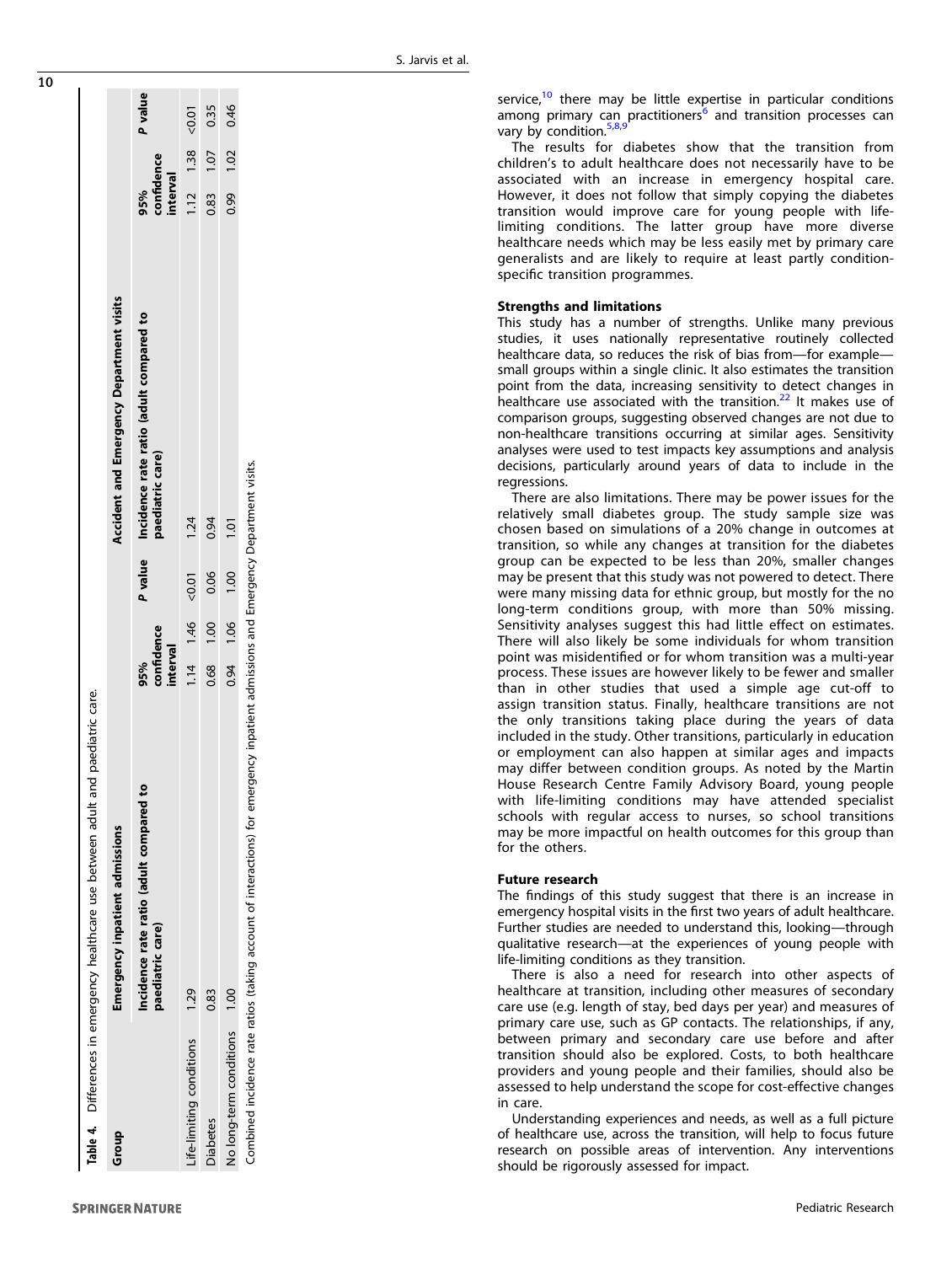#### <span id="page-11-0"></span>**CONCLUSION**

The transition from paediatric to adult healthcare is associated with an increase in emergency hospital visits for young people with life-limiting conditions. Such an increase is not seen for young people with diabetes or no long-term conditions.

# **REFERENCES**

- 1. Chambers, L. A Guide to Children's Palliative Care. *Together for Short Lives, Bristol* (2018).
- 2. Fraser, L. K., Gibson-Smith, D., Jarvis, S., Norman, P. & Parslow, R. C. Estimating the current and future prevalence of life-limiting conditions in children in England. *Palliat. Med.* 35, 1641–1651 (2020).
- 3. Himelstein, B. P., Hilden, J. M., Boldt, A. M. & Weissman, D. Pediatric palliative care. *N. Engl. J. Med.* 350, 1752–1762 (2004).
- 4. White, P. H. & Cooley, W. C. Supporting the health care transition from adolescence to adulthood in the medical home. *Pediatrics* 142, e20182587 (2018).
- 5. Care Quality Commission. *Care Quality Commission Children*'*s Transition to Adult Health Services* (Care Quality Commission, London, 2014).
- 6. Lemer, C. *Annual Report of the Chief Medical Of*fi*cer 2012: Our Children Deserve Better: Prevention Pays* (2013).
- 7. Lugasi, T., Achille, M. & Stevenson, M. Patients' perspective on factors that facilitate transition from child-centered to adult-centered health care: a theory integrated metasummary of quantitative and qualitative studies. *J. Adolesc. Health* 48, 429–440 (2011).
- 8. Shulman, R., Cohen, E., Benchimol, E. I. & Nakhla, M. Methods for measuring the time of transfer from pediatric to adult care for chronic conditions using administrative data: a scoping review. *Clin. Epidemiol.* 12, 691–698 (2020).
- 9. Wisk, L. E. et al. Predictors of timing of transfer from pediatric- to adult-focused primary care. *JAMA Pediatr.* 169, e150951–e150951 (2015).
- 10. Kirk, S. & Fraser, C. Hospice support and the transition to adult services and adulthood for young people with life-limiting conditions and their families: a qualitative study. *Palliat. Med.* 28, 342–352 (2014).
- 11. Heery, E., Sheehan, A. M., While, A. E. & Coyne, I. Experiences and outcomes of transition from pediatric to adult health care services for young people with congenital heart disease: a systematic review. *Congenit. Heart Dis.* 10, 413–427 (2015).
- 12. Doug, M. et al. Transition to adult services for children and young people with palliative care needs: a systematic review. *Arch. Dis. Child* 96, 78–84 (2011).
- 13. Fegran, L., Hall, E. O. C., Uhrenfeldt, L., Aagaard, H. & Ludvigsen, M. S. Adolescents' and young adults' transition experiences when transferring from paediatric to adult care: a qualitative metasynthesis. *Int J. Nurs. Stud.* 51, 123–135 (2014).
- 14. Compas, B. E., Jaser, S. S., Dunn, M. J. & Rodriguez, E. M. Coping with chronic illness in childhood and adolescence. *Annu Rev. Clin. Psychol.* 8, 455–480 (2012).
- 15. Findlay, S., Pinzon, J., Goldberg, E. & Frappier, J.-Y. Issues of care for hospitalized youth. *Paediatr. Child Health* 13, 61–64 (2008).
- 16. Franck, L. S. et al. Predictors of parent post-traumatic stress symptoms after child hospitalization on general pediatric wards: a prospective cohort study. *Int. J. Nurs. Stud.* 52, 10–21 (2015).
- 17. Commodari, E. Children staying in hospital: a research on psychological stress of caregivers. *Ital. J. Pediatr.* 36, 40–40 (2010).
- 18. DiFazio, R. L. & Vessey, J. A. Non-medical out-of-pocket expenses incurred by families during their child's hospitalization. *J. Child Health Care* 17, 230–241 (2013).
- 19. Wray, J., Lee, K., Dearmun, N. & Franck, L. Parental anxiety and stress during children's hospitalisation: The Stay Close study. *J. Child Health Care* 15, 163–174 (2011).
- 20. Jarvis, S. W., Roberts, D., Flemming, K., Richardson, G. & Fraser, L. K. Transition of children with life-limiting conditions to adult care and healthcare use: a systematic review. *Pediatr. Res.* 90, 1120–1131 (2021).
- 21. Le Roux, E. et al. Methodology used in comparative studies assessing programmes of transition from paediatrics to adult care programmes: a systematic review. *BMJ Open* 7, e012338 (2017).
- 22. Jarvis, S., Richardson, G., Flemming, K. & Fraser, L. Estimation of age of transition from children's to adult healthcare for young people with long term conditions using linked routinely collected healthcare data. *Int. J. Popul. Data Sci.* 6, 1685 (2021).
- 23. Goodman, D. M. et al. Adults with chronic health conditions originating in childhood: inpatient experience in children's hospitals. *Pediatrics* 128, 5–13 (2011).
- 24. Okumura, M. J., Campbell, A. D., Nasr, S. Z. & Davis, M. M. Inpatient health care use among adult survivors of chronic childhood illnesses in the United States. *Arch. Pediatr. Adolesc. Med.* 160, 1054–1060 (2006).
- 25. Allen, D. et al. Continuity of care in the transition from child to adult diabetes services: a realistic evaluation study. *J. Health Serv. Res. Policy* 17, 140–148 (2012).
- 26. Allen, D. et al. *The Transition from Paediatric to Adult Diabetes Services: What Works, for Whom and in What Circumstances? Final report* (NIHR Service Delivery and Organisation Programme, London, 2010).
- 27. Busse, F. P. et al. Evaluation of patients' opinion and metabolic control after transfer of young adults with type 1 diabetes from a pediatric diabetes clinic to adult care. *Horm. Res.* 67, 132–138 (2007).
- 28. Crowley, R., Wolfe, I., Lock, K. & McKee, M. Improving the transition between paediatric and adult healthcare: a systematic review. *Arch. Dis. Child* 96, 548 (2011).
- 29. Dovey-Pearce, G., Hurrell, R., May, C., Walker, C. & Doherty, Y. Young adults' (16–25 years) suggestions for providing developmentally appropriate diabetes services: a qualitative study. *Health Soc. Care Community* 13, 409–419 (2005).
- 30. Hale, D. & Hargreaves, D. S. G150 Predictors and outcomes of successful transition in diabetes: A national study of system performance using routine hospital administrative data. *Arch. Dis. Child* 102, A61 (2017).
- 31. Holmes-Walker, D., Llewellyn, A. C. & Farrell, K. A transition care programme which improves diabetes control and reduces hospital admission rates in young adults with Type 1 diabetes aged 15-25 years. *Diabet. Med.* 24, 764–769 (2007).
- 32. Kipps, S. et al. Current methods of transfer of young people with Type 1 diabetes to adult services. *Diabet. Med.* 19, 649–654 (2002).
- 33. Nakhla, M., Daneman, D., To, T., Paradis, G. & Guttmann, A. Transition to adult care for youths with diabetes mellitus: findings from a Universal Health Care System. Pediatrics 124, e1134-41 (2009).
- 34. Price, C., Corbett, S., Lewis-Barned, N. & Oliver, L., Dovey-Pearce G. Implementing a transition pathway in diabetes: a qualitative study of the experiences and suggestions of young people with diabetes. *Child Care Health Dev.* 37, 852–860 (2011).
- 35. Sheehan, A. M., While, A. E. & Coyne, I. The experiences and impact of transition from child to adult healthcare services for young people with Type 1 diabetes: a systematic review. *Diabet. Med.* 32, 440–458 (2015).
- 36. Van Walleghem, N., Macdonald, C. A. & Dean, H. J. Evaluation of a systems navigator model for transition from pediatric to adult care for young adults with type 1 diabetes. *Diabetes Care* 31, 1529–1530 (2008).
- 37. Martin House Research Centre. *The Martin House Research Centre*'*s Public Involvement and Engagement Strategy: November 2019*–*December 2021* (University of York, York, 2019).
- 38. Clinical Practice Research Datalink. *Hospital Episode Statistics (HES) Admitted Patient Care and GOLD Documentation (Set 14)* (Medicines & Healthcare products Regulatory Agency, 2017).
- 39. World Health Organisation. *International Statistical Classi*fi*cation of Diseases and Related Health Problems* (World Health Organisation, Geneva, Switzerland, 1992).
- 40. Fraser, L. K. et al. Rising national prevalence of life-limiting conditions in children in England. *Pediatrics* 129, e923–e929 (2012).
- 41. Jarvis, S., Parslow, R. C., Hewitt, C., Mitchell, S. & Fraser, L. K. GPs' role in caring for children and young people with life-limiting conditions: a retrospective cohort study. *Br. J. Gen. Pract.* 70, e221 (2020).
- 42. Hardelid, P., Dattani, N. & Gilbert, R. Estimating the prevalence of chronic conditions in children who die in England, Scotland and Wales: a data linkage cohort study. *BMJ Open* 4, e005331 (2014).
- 43. Hardelid, P., Dattani, N., Davey, J., Pribramska, I. & Gilbert, R. *Child Health Reviews - UK: Overview of Child Deaths in the Four UK Countries* (Royal College of Paediatrics and Child Health, London, 2013).
- 44. Rabe-Hesketh, S. & Skrondal, A. *Multilevel and Longitudinal Modeling Using Stata* (STATA Press, 2008).
- 45. Hobbs, F. D. R. et al. Clinical workload in UK primary care: a retrospective analysis of 100 million consultations in England, 2007–14. *Lancet* 387, 2323–2330 (2016).
- 46. Davies, J. M. et al. Socioeconomic position and use of healthcare in the last year of life: A systematic review and meta-analysis. *PLoS Med.* 16, e1002782 (2019).
- 47. Kass, R. E. & Raftery, A. E. Bayes factors. *J. Am. Stat. Assoc.* 90, 773–795 (1995).
- 48. Gibson-Smith, D., Jarvis, S., Norman, P. & Fraser, L. Making every young person count: estimating current and future prevalence of young people with life-limiting and life-threatening conditions in England. (University of York, York, UK, 2021).
- 49. Breen, C. et al. Significant reductions in tertiary hospital encounters and less travel for families after implementation of Paediatric Care Coordination in Australia. *BMC Health Serv. Res.* 18, 1–10 (2018).
- 50. Crowley, E. M., Bosslet, G. T., Khan, B., Ciccarelli, M. & Brown, C. D. Impact of social complexity on outcomes in cystic fibrosis after transfer to adult care. *Pediatr. Pulmonol.* 53, 735–740 (2018).
- 51. Welsner, M. et al. Changes in clinical markers during a short-term transfer program of adult cystic fibrosis patients from pediatric to adult care. *Open Respir. Med. J.* 13, 11 (2019).